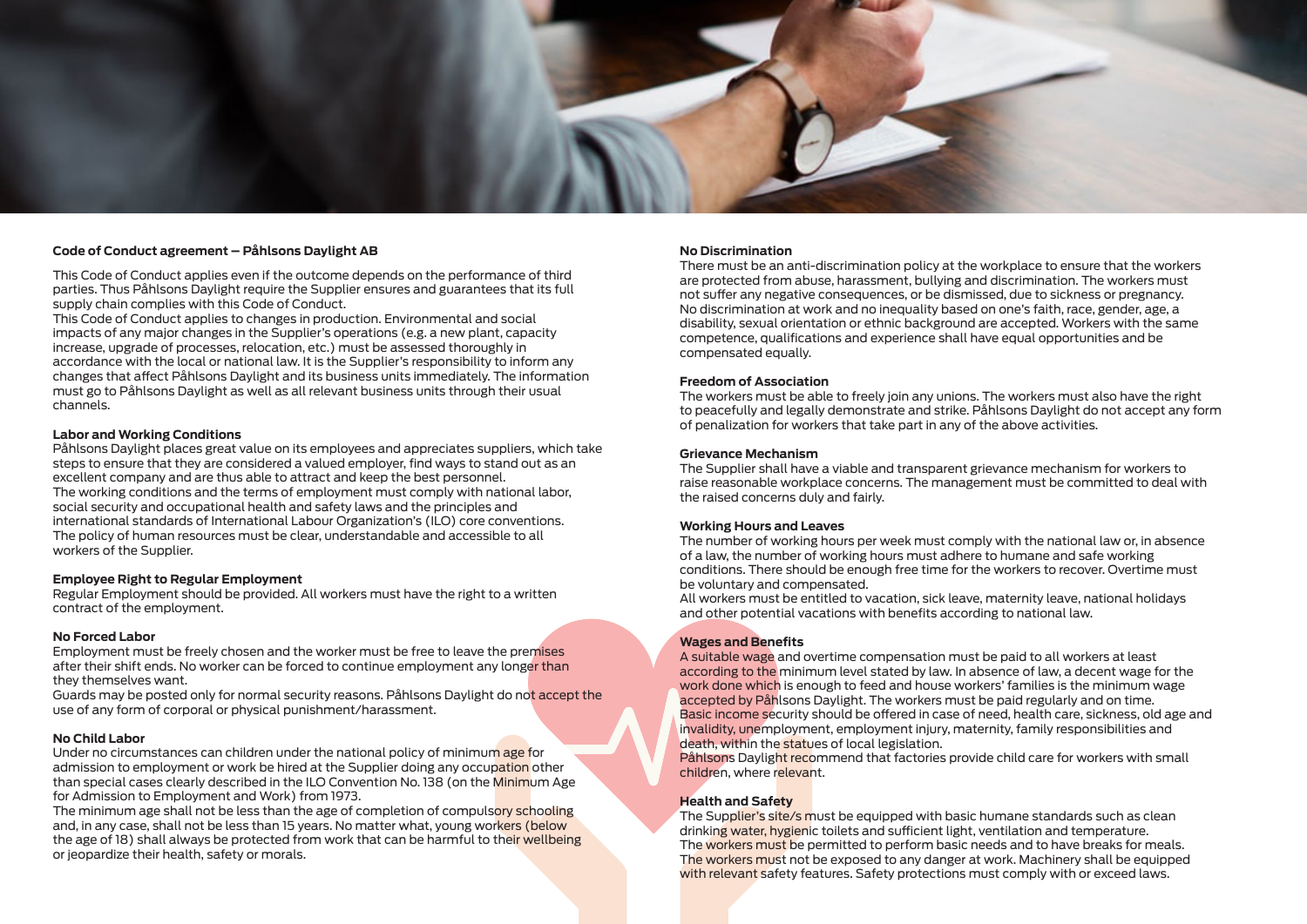The Supplier must respect the cultural heritage of the community as well as the rights of indigenous peoples and traditional livelihoods are not jeopardized.

### **Climate and Environmental Issues**

Påhlsons Daylight's ethical guidelines state that the company prioritizes and aims for processes, methods, products and services that have minimal impact on the environment. The Supplier must take responsibility for its impact on the environment and human health. Environmental standards, permits and regulations shall follow at a minimum the requirements set up by the country in which the factory is situated. Optimally they are formed from a global perspective. Påhlsons Daylight value a systematic environmental approach within established certified standards to the relevant industry, e.g. ISO14000. The Supplier should have an appointed responsible manager for environmental strategy and a written environmental policy.

## **Use of Chemicals**

Supplier must certify that all products and their packaging, manufactured for and delivered to Påhlsons Daylight, are fully compliant with the prescriptions of REACH regulation (1907/2006/EC) and/or required safety standards depending on product and territory in which the product will be marketed. All materials used for production do not contain any substances of very high concern (SVHC) above 0.1% by weight, according to the applicable SVHC candidate list. According to Article 33(1) of the REACH regulation, the Supplier must promptly provide Påhlsons Daylight and its relevant business units with information of changes in their chemical supplier list, when products manufactured for Påhlsons are to be affected. The supplier is obliged to send a REACH-Declaration once a year to confirm no SVHC are used in their products/productions. The Supplier must also immediately inform Påhlsons Daylight of any article that contains a newly identified SVHC above 0.1% (w/w) as soon as the substance has been included in the supplier candidate list.

#### **Origin of Materials**

The Supplier must ensure that all materials used in the production of goods for Påhlsons Daylight are legal. Products entering the European Union must fulfil the stipulations of Forest Law Enforcement Governance and Trade EU-FLEGT (2173/2005/EC) on the establishment of a licensing scheme for imports of timber into the European Community. Products entering the United States must fulfil the stipulations of the Lacey Act of 1900 (16 U.S.C. §§ 3371–3378) and its expansion in 2008 (Section 8204 on Prevention of Illegal Logging Practices). Both regulations aim to ensure that the wood used for paper production comes from known, legal sources. On request the supplier will provide the necessary information regarding the source of the used materials.



The workers must have access to appropriate personal protective equipment free of charge. All workers whose duties include tasks requiring the use of personal protective equipment are to be instructed and, if necessary, trained to use the protective equipment. First Aid supplies and medical assistance must be available on each shift in case of accidents.

The Supplier must have a documented emergency prevention, preparedness and evacuation procedure in case of emergency.

There should be a sufficient amount of unblocked emergency exits on each floor of the Supplier's building/s to ensure that all employees can be evacuated without harm. These exits must be accessible at all times and if locked there must be a key placed next to the door inside breakable glass making them accessible.

All the Supplier's buildings must be equipped with up-to-date fire and safety equipment, which is checked regularly. Evacuation and emergency procedures, emergency exits and relevant equipment must be at minimum according to local regulations.The workers must be trained in emergency evacuation.

It is essential that all workers have the skills and training required for their respective job. Start of work must be preceded by adequate training to reduce risk for danger. The risks in all workplaces must be identified and minimized as reasonably possible. Occupational accidents, diseases and incidents must be monitored. If a specific risk or hazard is identified, relevant measures must be taken to minimize further exposure of the workers to the risk or hazard as reasonably possible.

## **Corruption and Bribery**

Påhlsons Daylight's ethical guidelines require that all business relationships are carried out without personal gain. Påhlsons Daylight does not tolerate corruption or bribery, whether by direct or indirect means, in terms of money, gifts or other unfair advantages. Employees within Påhlsons Daylight companies and its Suppliers are urged not to misuse their position in order to grant unwarranted personal or business advantages. Further they are not permitted to give inappropriate presents to business partners. Any gifts for either officials or federal employees must be omitted. Employees are allowed to accept low value gifts as per national customs and habits on the provision that there is no purpose of manipulation or possible manipulation of the beneficiary.

## **Community Involvement**

The Supplier must identify and assess potential risks and impacts of its operations to local inhabitants in case of accidents, environmental releases and major changes in operations.

There must be a procedure in place for complaints and other issues raised by the local people. Påhlsons Daylight also encourage the Supplier for open and appropriate disclosure of information relevant to the local people. The requirements of national law with respect to public information and consultation must always be met.